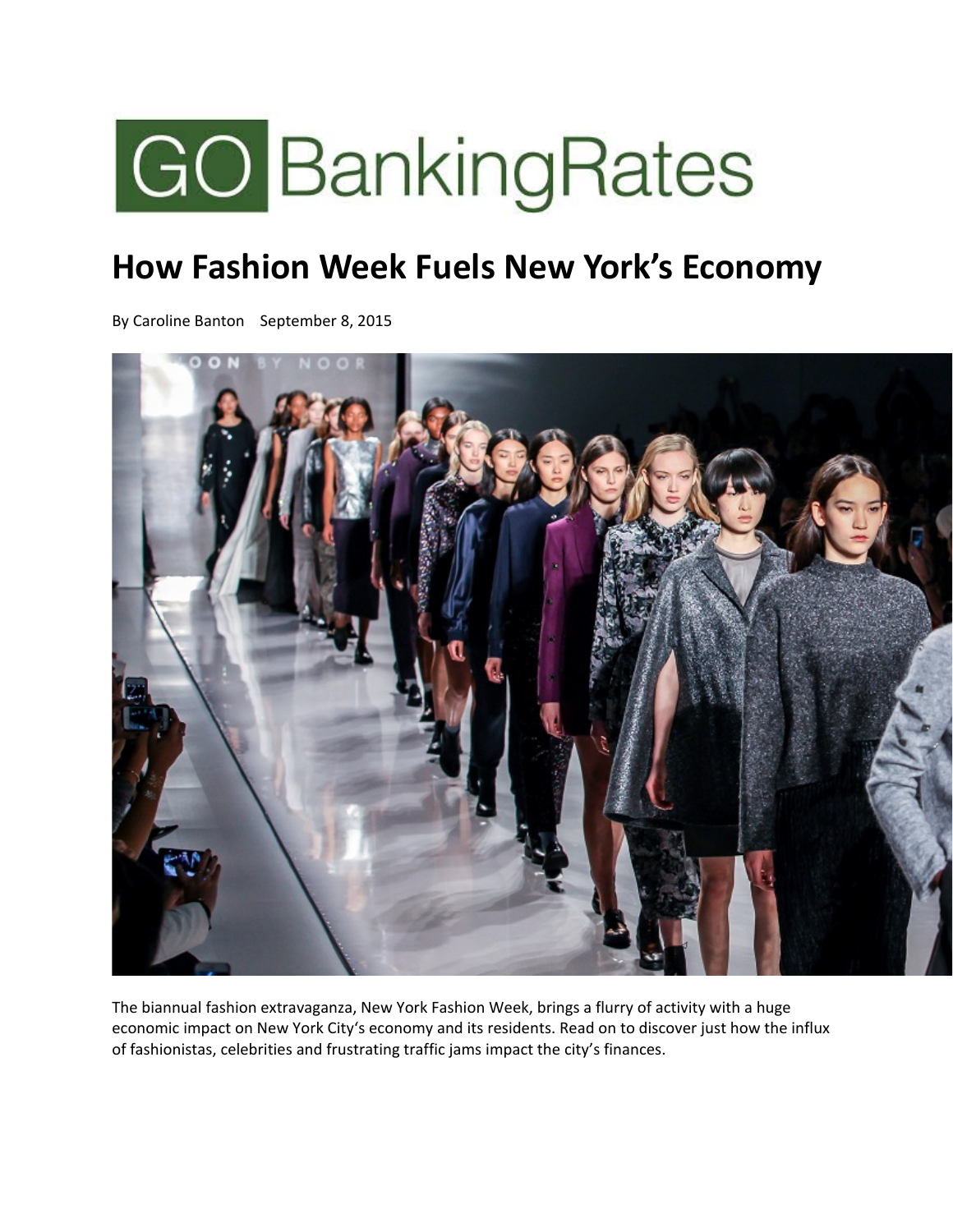# **New York Fashion Week 2015 Likely to Draw \$900 Million in Revenue**

New York Fashion Week happens twice a year in New York; once in February and once in September. Each year, approximately 232,000 people attend the two New York Fashion Weeks, according to the New York City Economic Development Corporation (NYCEDC). New York Fashion Week 2015 taking place in the fall will be held from Sept. 10 to Sept. 17, and it will likely be the city's biggest revenue driver.

New York Fashion Week brings in approximately "\$900 million in total economic impact each year," according to a report from Congresswoman Carolyn B. Maloney (N‐12) and the Joint Economic Committee (JEC). And \$532 million of that comes from direct visitor spending, according to the NYCEDC. In fact, Fashion Week brings in even more money than the New York City Marathon, the U.S. Open and the 2014 Super Bowl in New Jersey.

Source: New York City Economic Development Corporation & "The Economic Impact of the Fashion Industry" report

#### **How Much Do Designers Spend on New York Fashion Week?**

Although the two Fashion Weeks bring in a nice chunk of change for the city, many designers who show at New York Fashion Week have to spend thousands of dollars on their runway shows.

Last year, Fashionista.com talked to members in the fashion industry to get an idea of how much New York Fashion Week costs designers. The grand total? The site found that a reasonable amount spent on Fashion Week is \$200,000. Of course, each cost depends on a variety of factors.

Here's the breakdown of Fashionista.com's findings:

| <b>NYFW Expenses</b>         | Cost                                |
|------------------------------|-------------------------------------|
| <b>Models</b>                | \$150 per model - \$1,000 per model |
| <b>Venues</b>                | $$15,000 - $60,000$                 |
| <b>Styling</b>               | \$10,000 total or \$8,000 per day   |
| Hair & Makeup                | $$5,000 - $15,000$                  |
| Production                   | $$10,000 - $20,000$                 |
| Publicity                    | $$5,000 - $15,000$                  |
| <b>Front-Row Celebrities</b> | $$15,000 - $100,000$                |
| Livestreaming                | $$20,000 - $50,000$                 |

Source: Fashionista.com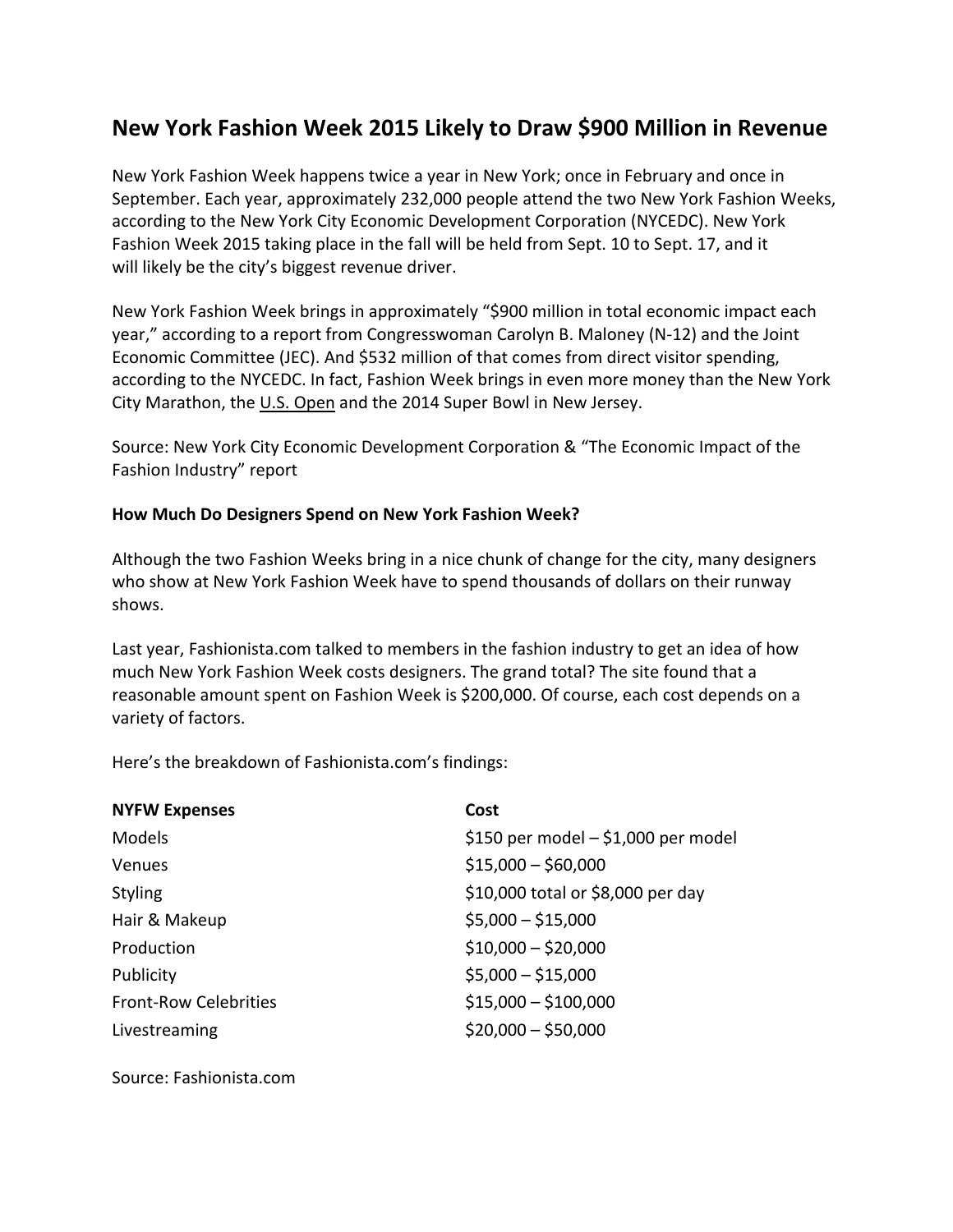### **New York City: The Epicenter of the Global Fashion Industry**

Even after Fashion Week 2015 comes to a close, New York City's economy will benefit from the fashion industry. After all, the New York City fashion industry is a \$98 billion industry

With more than 900 fashion companies headquartered in the Big Apple, the city's fashion industry employs 180,000 people — that's 6 percent of the city's workforce, according to the NYCEDC. Thanks to New York City's fashion industry workforce, the city receives \$2 billion in tax revenue from \$10.9 billion in total wages. It's safe to say the city is indeed the fashion capital of the world.

New York City has "eclipsed London, Paris and Milan" as the fashion headquarters of the globe, according to Maloney's report. It's even "reshoring," or creating jobs, in the city that had moved jobs overseas. The economic benefits to the city and its residents include \$18 billion dollars in retail sales annually, more than \$72 billion dollars in wholesale sales annually and \$8 billion dollars in manufacturing sales, according to the NYCEDC.

To maximize the economic benefits, the government is tripling its investment in New York's fashion industry. Mayor Bill de Blasio announced in February that the city will increase its investment from \$5 million to \$15 million with programs designed to support manufacturers, young designers and students, reports the Observer.

More importantly, New York Fashion Week offers a global branding opportunity that "reaffirms the Big Apple as the epicenter of the global fashion industry," said John Boyd, founder of The Boyd Company, a leading internationally recognized company in corporate site selection with clients such as JP Morgan Chase and PepsiCo. "It emphasizes the branding value of the city based on its financial, high-tech and cultural uniqueness."

Boyd also explained that "60 percent of the world's millennials live in Asia, and there is a huge appetite among the Asian middle class for U.S.‐branded products." Without a doubt, Fashion Week "fuels global demand for American style and culture."

#### **New York Fashion Week 2015 to Return to its Roots**

John Dunham is the president of John Dunham and Associates, a company that creates "economic footprints" for its numerous clients. He believes Fashion Week has turned into a "celebrity circus" over the years.

"It diverted from its origins as an event where designers showcase their wares to buyers from around the world … " he said. The high‐profile nature of today's New York Fashion Week became the norm when IMG began producing Fashion Week.

However, Dunham predicts New York Fashion Week 2015 will be more about the designers and the buyers to benefit the New York fashion industry. He also emphasized the value of Fashion